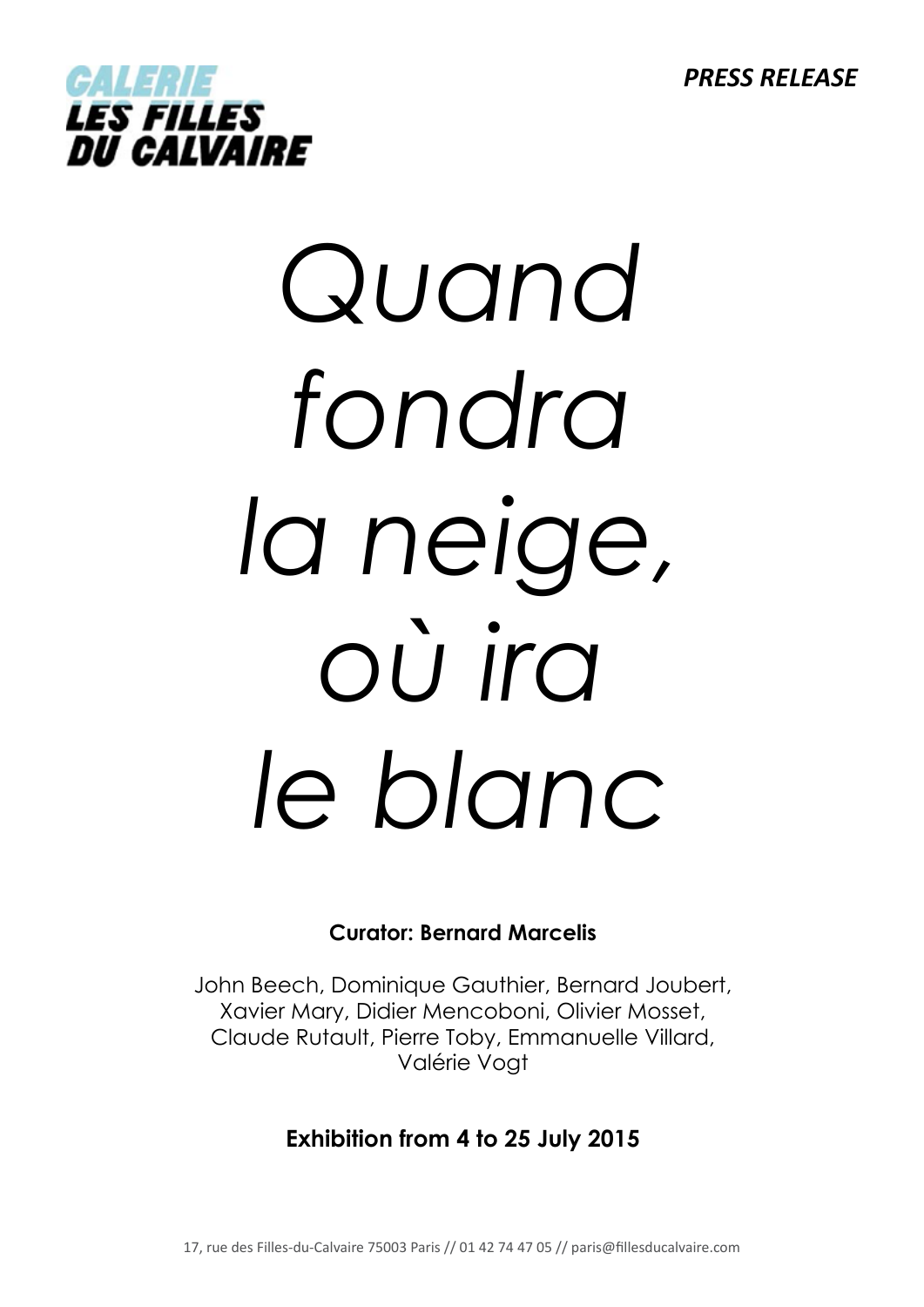## Opening on Saturday 4th July from 3PM to 8PM



Olivier Mosset, Sans titre, 2010 Polyuréthane sur toile, 122 x 122 cm

This title, borrowed from a painting made by the Swiss painter Rémy Zaugg, has probably been chosen for its imaginative power, for its references.

We are talking about the disappearing of white. Is it a color, a monochrome or an achrome? These questions remain unanswered. When white is

disappearing, what does it become? Do another color, or other colors, appear in the background? Only one other color is synonym of monochrome and this is mostly the issue of this exhibition. But polychromes are not excluded: monochrome often brings them to light, in particular through polyptychs.

Of course we are talking about the art of painting (nevertheless not exclusively: monochrome is not limited to this technique) and paintings themselves (in the same way, we are not limited to this support), but also about walls and space. The picturality is obvious but the non-painted is not lacking, because it can also be related to monochrome. The works, most of them being large, are chosen to dialogue together, while keeping their autonomy, allowed by the walls dimension and the gallery volume. Indeed, it is not hanging but trying to link supports and painting practises: this linkage, maybe a bit audacious, is one of this exhibition's challenges.

This exhibition gathers ten artists, different in their age and in their notoriety: John Beech, Dominique Gauthier, Bernard Joubert, Xavier Mary, Didier Mencoboni, Olivier Mosset, Claude Rutault, Pierre Toby, Emmanuelle Villard, Valérie Vogt.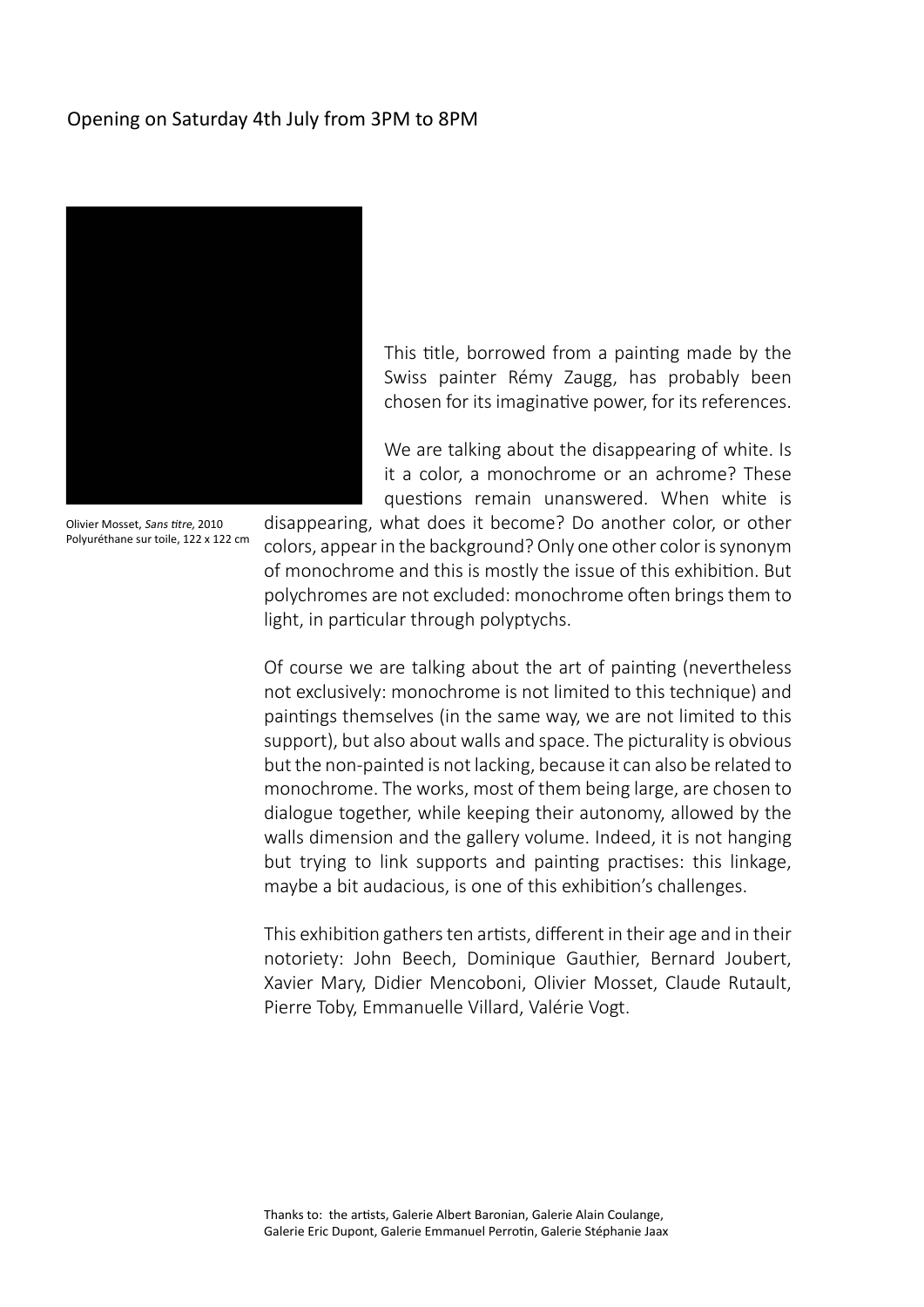### **Bernard Marcelis is an historian, art critic and independant exhibition curator.**

He often collaborates to art press and to Le Quotidien de l'Art. He lives and works in Brussels, but spends a lot of time in France.

As part of the André Cadere retrospectives, he has been invited as an associate curator in Paris (Musée d'Art Moderne de la Ville de Paris), in Baden-Baden (Kunsthalle), in Maastricht (Bonnefantenmuseum) in 2008, and before that in Munich (Kunstverein), in Hamburg (Kunstverein), in Graz (Neue Galerie) and in New York (PS1). In 2008, during France-Kunstart.be, the biggest contemporary art fair in Belgium ever organized, he has been co-curator of an exhibition cycle showed in Brussels and in Mons (Belgium).

In 2014, he organizes the exhibition *Fernand Léger, mémoires et couleurs contemporaines* for L'Orangerie in Bastogne (Belgium), where he invited, among others, Renaud Auguste-Dormeuil, Pascal Convert, Didier Mencoboni, Claude Ruder (Walther Koenig, 2008), he published monographs on designer Pol Quadens (Somogy, 2014), Johan Muyle (Fonds Mercator, 2013), Noémie Goudal (Actes Sud / Prix HSBC, 2013), Jan Fabre (Galerie Daniel Templon, 2013), Dominique Gauthier (Analogues, 2012), Wilmes & Mascaux (ARP Editions, 2012), Ellen Kooi (Filigranes, 2010), Lucie et Simon (Actes Sud / Prix HSBC, 2010), Bernar Venet (Somogy / Biennale de Venise, 2009).

In 2015 he will publish texts on Bernard Venet, Mehdi-Georges Lahlou and Pierre Besson. He also published the extra issue *L'art contemporain et la Côte d'Azur* (art press, n°380, 2011), and *Un miroir fragmenté de la société russe*  (L'insensé Photo Russie, n°19, 2012) and coordonated the special issue ABC, Art belge contemporain (art press 2, n°19, 2010).

Bernard Marcelis has been the artistic counselor of Prix HSBC pour la Photographie (Paris) in 2010 and member of Centre national des Arts plastiques (CNAP's Photography Acquistion Commission, between 2010 and 2012 (Paris).

Since 2007, he is a member of ministry of Federation Wallonia-Brussels' Plastic Arts Consultative Commission (CCAP) (Brussels).



Emmanuelle Villard, « Akira » OV-70.01, 2007, Wood, polystyrene, lacquer (70 cm sphere, 150 cm scale)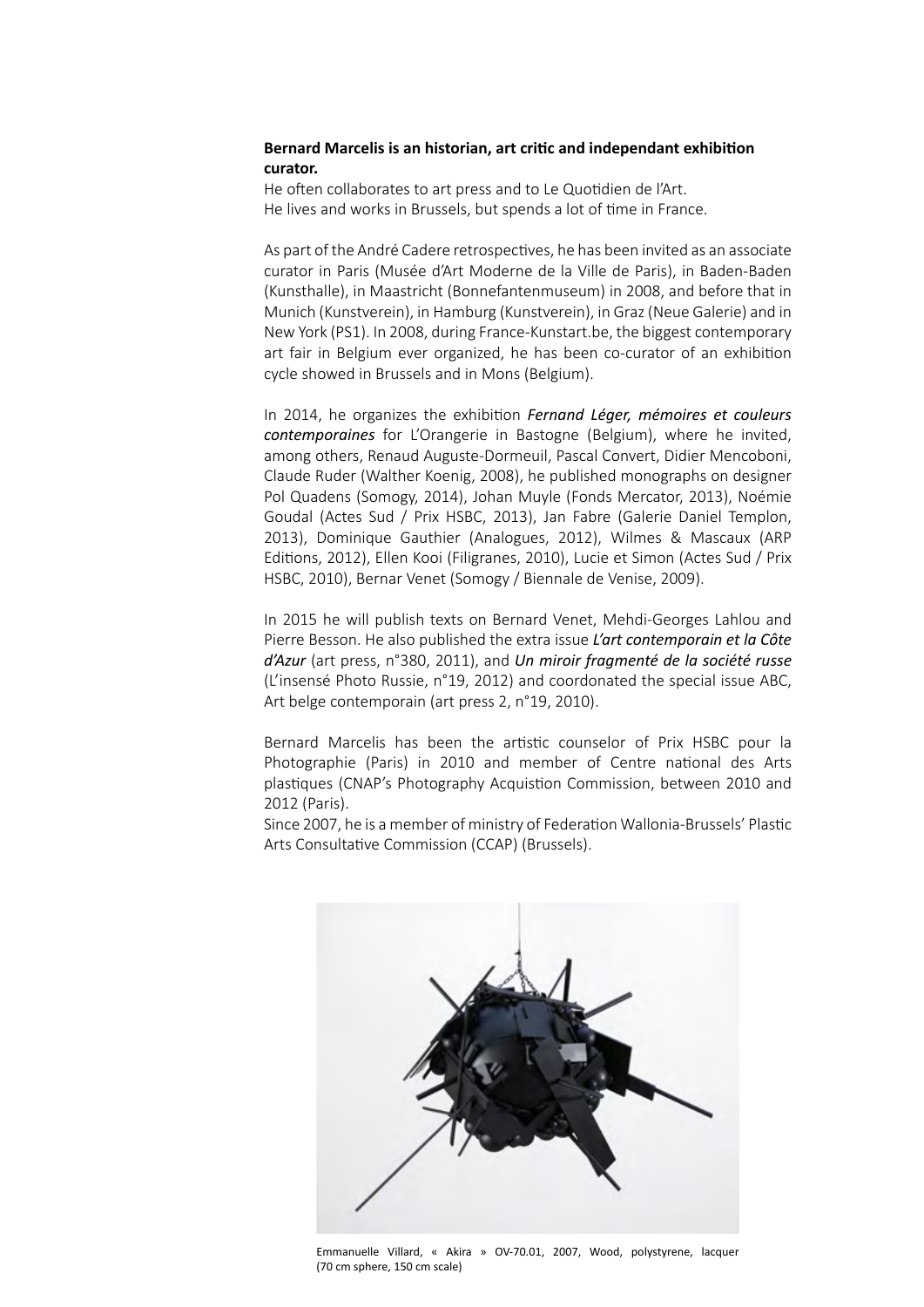

John Beech, *Tape Drawing [Berlin]*, 2012, Metallic tape, black and white photography, 122 x 244 cm



Pierre Toby, *Wilde 1* , Oil on canvas, 205 x 170 cm, Courtesy de l'artiste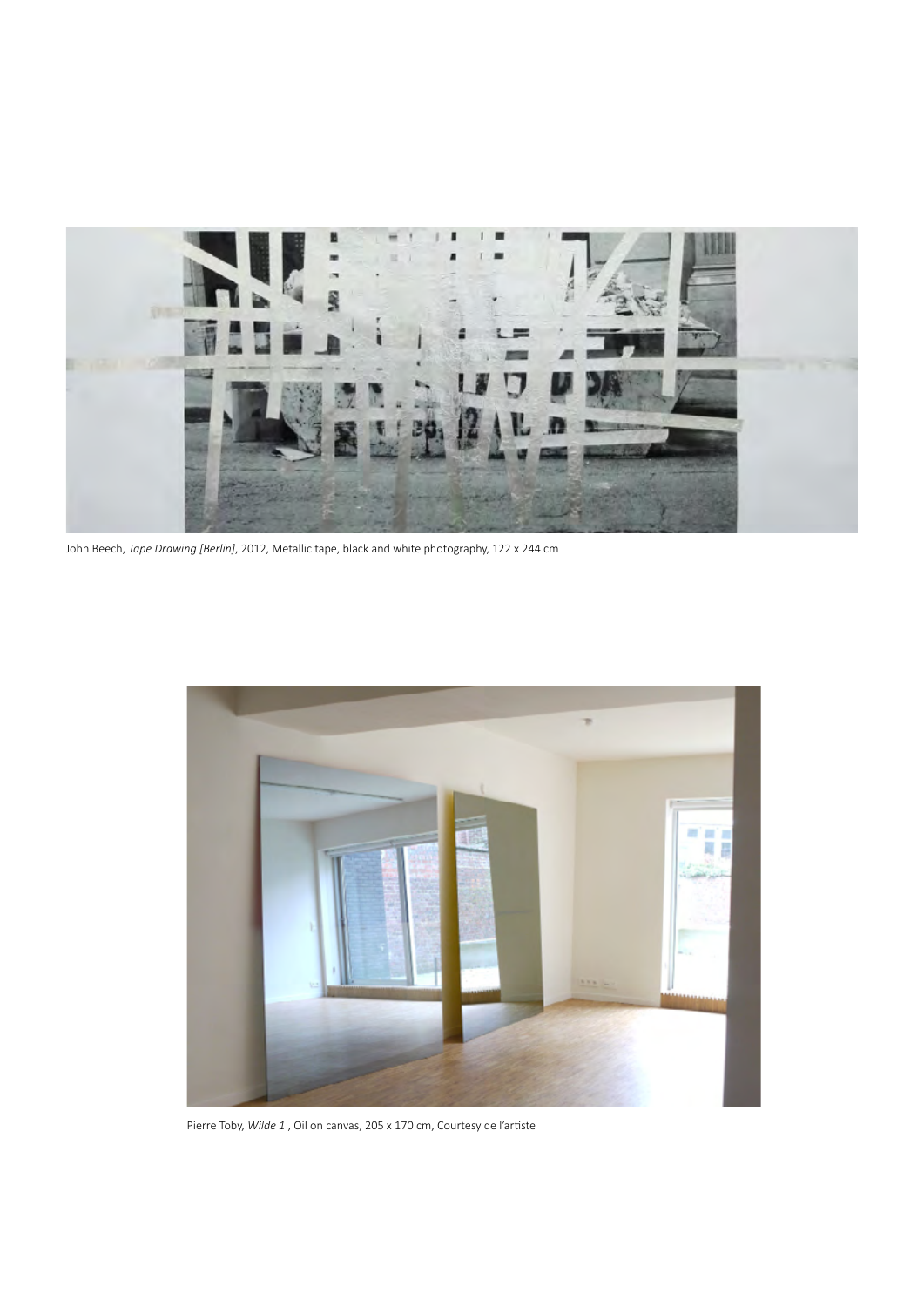

Xavier Mary, *Foster*, 2014, Brushed anti noise panels, poly mirror, textured metallic powder, brushed aluminum profile, 240 x 300 x 12,5 cm, Courtesy Galerie Albert Baronian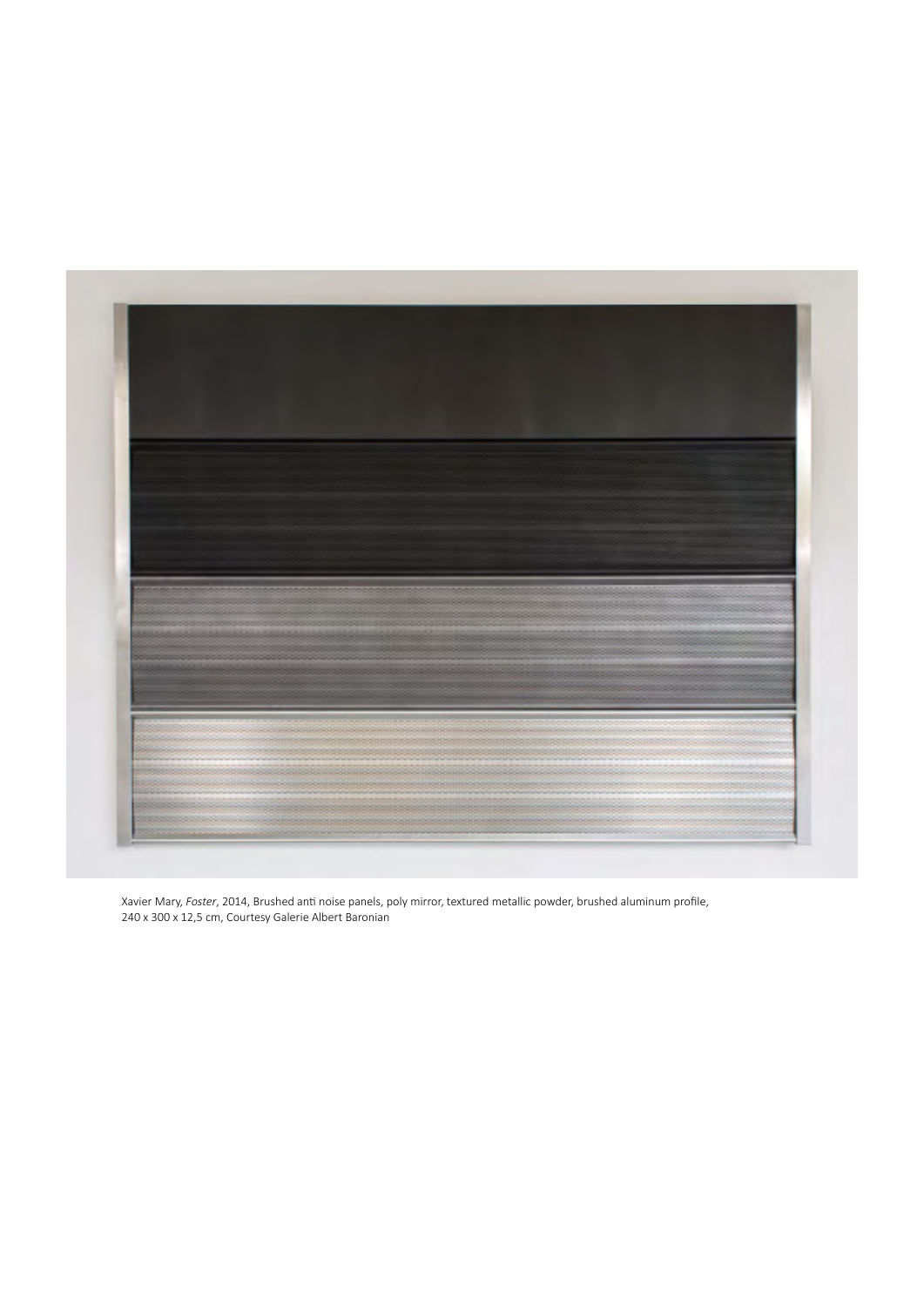### **John Beech**

Born in 1964 in Winchester (Angleterre), he lives and works in Brooklyn (USA).

*Tape Drawing (Berlin)*, 2012 Metallic tape, black and white photography (122 x 244 cm) Galerie les Filles du Calvaire, Paris

### **Dominique Gauthier**

Born in 1953 in Paris, he lives and works in Paris and in Montpellier (France). *Hostinatos*, 2004 Masonry pencil and acrylic on canvas (200 x 200 cm) Specific installation for the exhibition Galerie les Filles du Calvaire, Paris

### **Bernard Joubert**

Born in 1946 in Paris, where he lives and works. *Sans titre*, 1974 Acrylic on strip canvas (various dimensions) Specific installation for the exhibition Courtesy galerie Alain Coulange, Paris

### **Xavier Mary**

Born in 1982 in Liège (Belgium), he lives and works in Brussels (Belgium) *Foster*, 2014 Brushed anti noise panels (240 x 300 x 12,5 cm) Courtesy galerie Albert Baronian, Brussels

### **Didier Mencoboni**

Born in 1959 in Guingamp (France), he lives and works in Ivry-sur-Seine (France). *O*, 2015 Acrylic on canvas (450 x 280 cm) Courtesy galerie Eric Dupont, Paris

### **Olivier Mosset**

Born in 1944 in Bern (Switzerland), he lives and works in Tucson (USA) and in Switzerland. *Six Packs*, 2010 Polyurethane paint on canvas (122 x 122 cm, 6 elements) Galerie les Filles du Calvaire, Paris

### **Claude Rutault**

Born in Trois-Moutiers (France)in 1941, he lives and works in Vaucesson (France). *Interchangeable 1 (définition / méthode n° 46)*, 1976 Reactualization for the exhibition. Courtesy galerie Emmanuel Perrotin, Paris – New York

### **Pierre Toby**

Born in 1962 in Brussels, where he lives and works. *Wilde 3 et Wilde 4*, 2015 Oil on glass(205 x 170 cm, each) Courtesy de l'artiste

### **Emmanuelle Villard**

Born in 1970 in Montpellier (France), she lives and works in Paris (France). *"Akira" OV-70.01 (Suspension)*, 2007 Wood, polystyrene, vanish (70 cm sphere, 150 cm scale) Galerie les Filles du Calvaire, Paris

### **Valérie Vogt**

Born in Munich in 1968, she lives and works in Brussels. *Sans titre*, 2015 Plolished inox steel and steel sheet (120 x 250 cm) Specific production for the exhibition Courtesy de l'artiste



Didier Mencoboni, *O*, 2015, Acrylique sur toile, 450 x 280 cm, Courtesy Galerie Eric Dupont